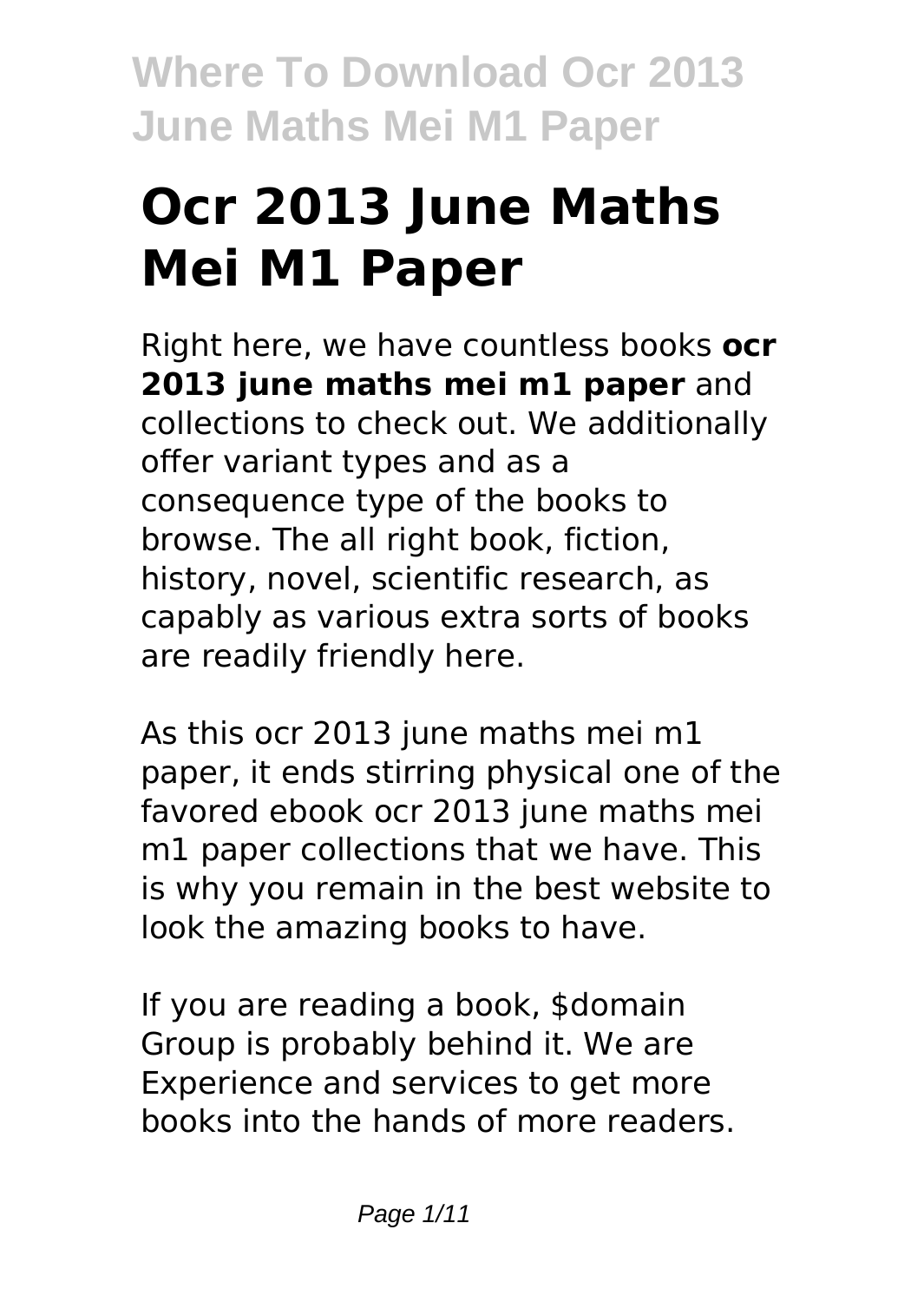# **Ocr 2013 June Maths Mei**

Mathematics (MEI) Advanced GCE Unit 4768:Statistics 3. Mark Scheme for June 2013. PMT. OCR (Oxford Cambridge and RSA) is a leading UK awarding body, providing a wide range of qualifications to meet the needs of candidates of all ages and abilities. OCR qualifications include AS/A Levels, Diplomas, GCSEs, Cambridge Nationals, Cambridge Technicals , Functional Skills, Key Skills, Entry Level qualifications, NVQs and vocational qualifications in areas such as IT, business, languages, ...

# **Mathematics (MEI) - PMT**

Oxford Cambridge and RSA Examinations. GCE. Mathematics (MEI) Advanced Subsidiary GCE Unit 4766:Statistics 1. Mark Scheme for June 2013. PMT. OCR (Oxford Cambridge and RSA) is a leading UK awarding body, providing a wide range of qualifications to meet the needs of candidates of all ages and abilities.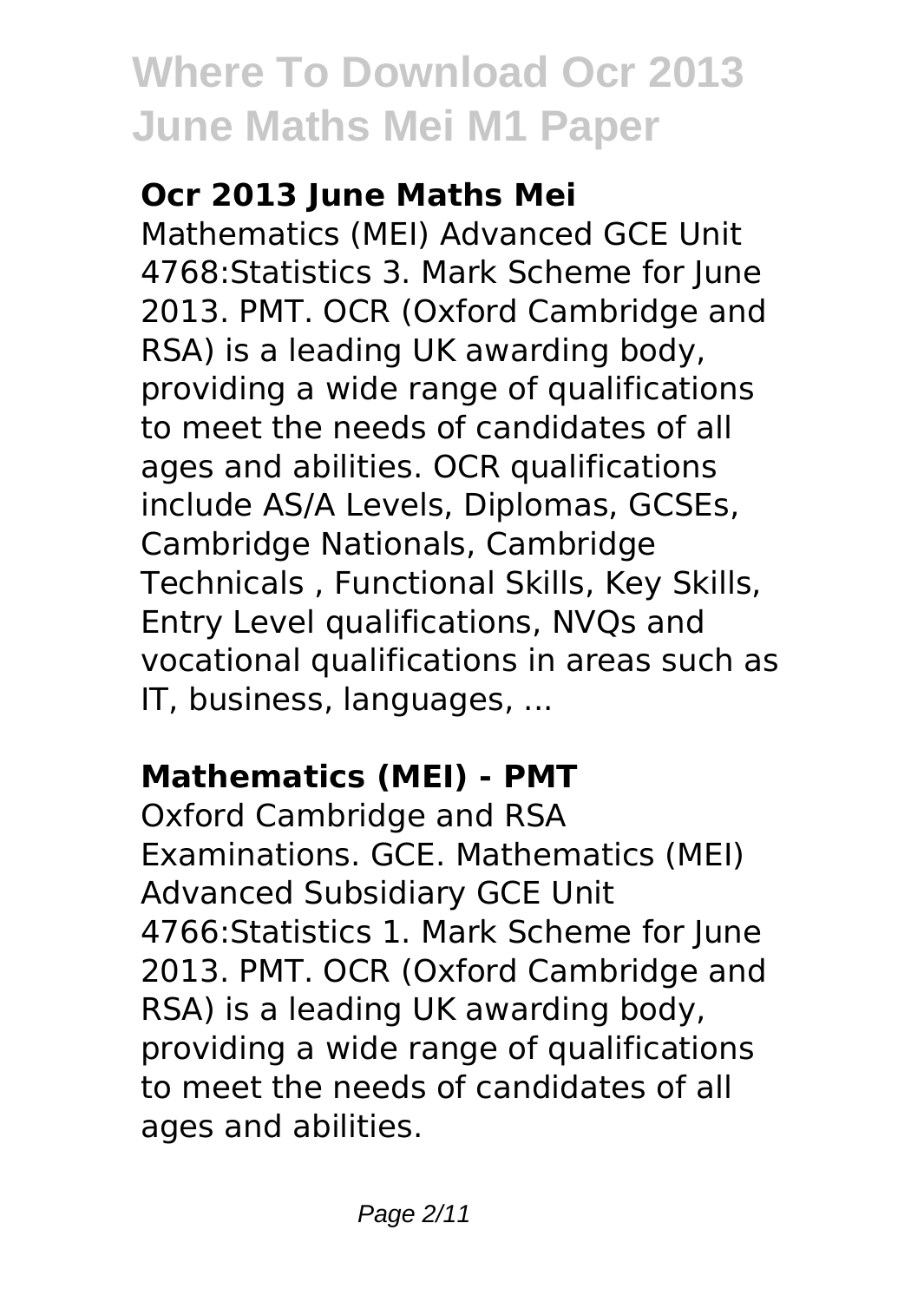#### **Mark Scheme for June 2013 - Physics & Maths Tutor**

Advanced GCE Unit 4754A:Applications of Advanced Mathematics: Paper A. Mark Scheme for June 2013. PMT. OCR (Oxford Cambridge and RSA) is a leading UK awarding body, providing a wide range of qualifications to meet the needs of candidates of all ages and abilities. OCR qualifications include AS/A Levels, Diplomas, GCSEs, Cambridge Nationals, Cambridge Technicals, Functional Skills, Key Skills, Entry Level qualifications, NVQs and vocational qualifications in areas such as IT, business ...

#### **Mark Scheme for June 2013 pmt.physicsandmathstutor.com**

4762 Mark Scheme June 2013 2 Subjectspecific Marking Instructions for GCE Mathematics (MEI) Mechanics strand a. Annotations should be used whenever appropriate during your marking. The A, M and B annotations must be used on your standardisation scripts for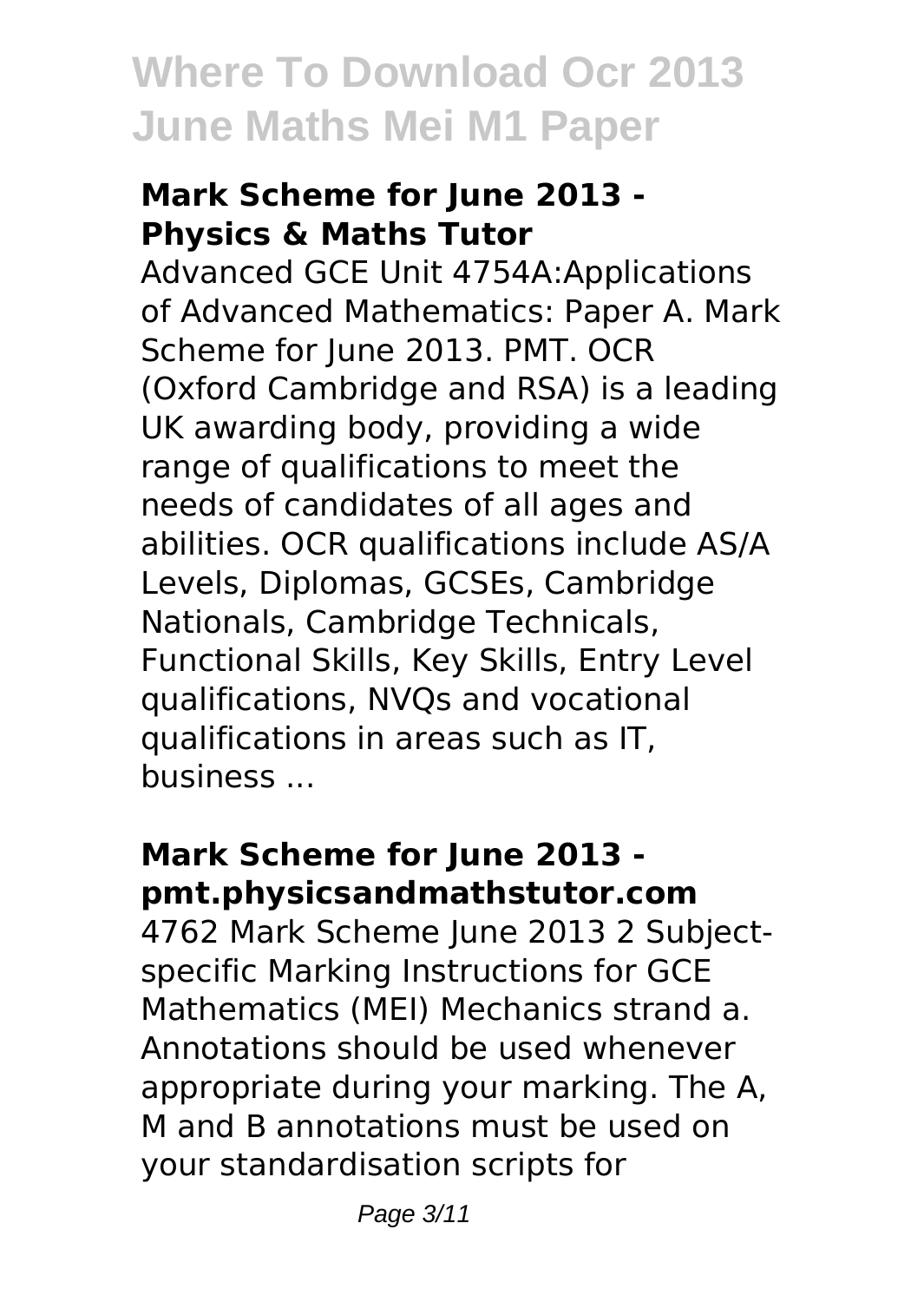responses that are not awarded either 0 or full marks.

#### **Advanced GCE Unit 4762: Mechanics 2 - Physics & Maths Tutor**

Thursday 13 June 2013 – Morning A2 GCE MATHEMATICS (MEI) 4754/01 Applications of Advanced Mathematics (C4) INSTRUCTIONS \*4715680613\* The examination is in two parts: Paper A (1 hour 30 minutes) Paper B (up to 1 hour) Supervisors are requested to ensure that Paper B is not issued until Paper A has been collected in from the candidates.

#### **Thursday 13 June 2013 – Morning mei.org.uk**

© OCR 2013 4753/01 Jun13Turn over Section B (36 marks) 8 Fig. 8 shows the curve  $y = f($ ), where  $f(x) = -11$  e2x, with its turning point P.  $x \vee 0$   $y = f(x)$  P Fig. 8 (i) Write down the coordinates of the intercepts of  $y = f()$  with the x- and y-axes.

#### **Tuesday 18 June 2013 – Morning -**

Page 4/11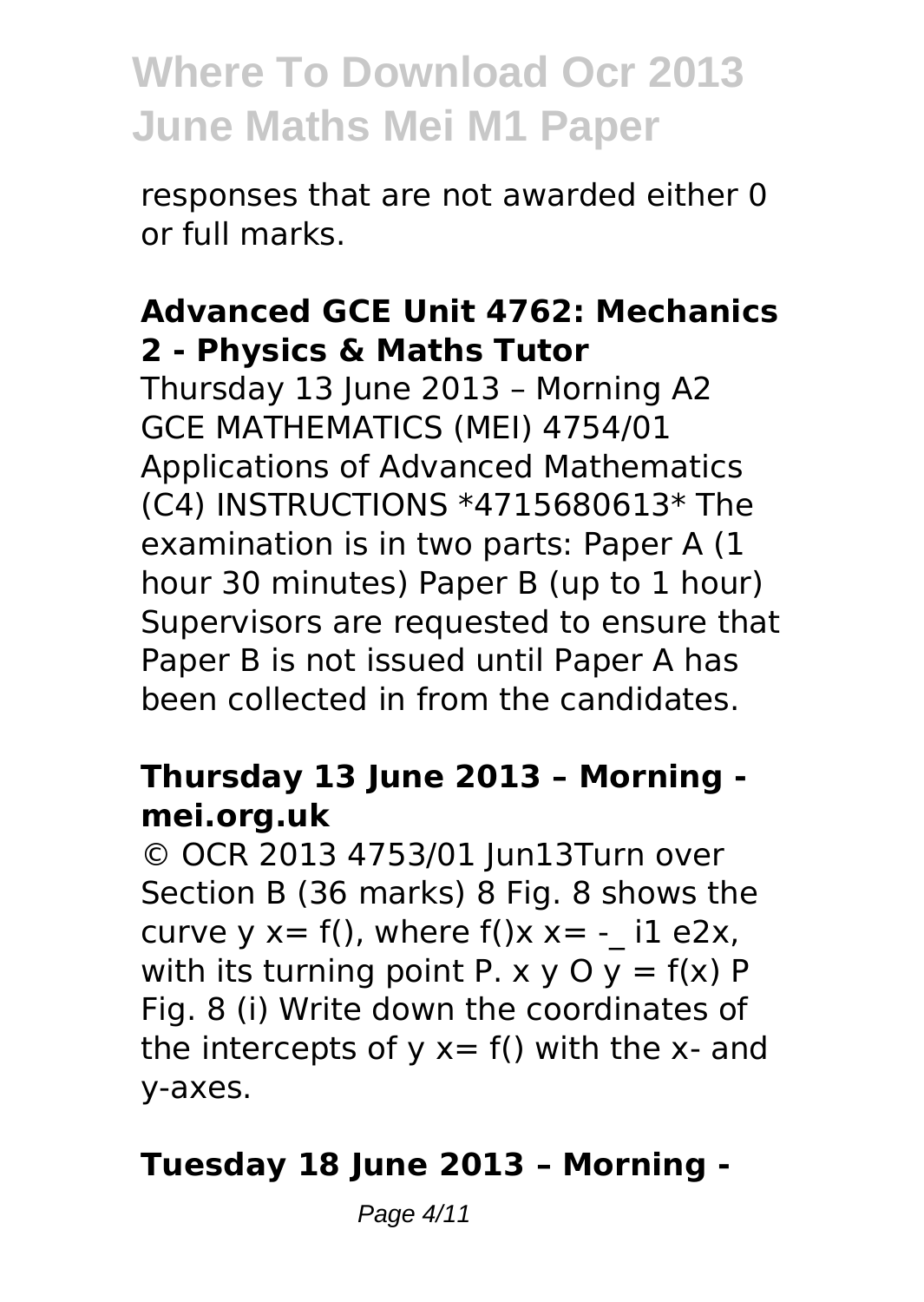# **MEI**

Monday 24 June 2013 – Afternoon A2 GCE MATHEMATICS (MEI) 4798/01 Further Pure Mathematics with Technology (FPT) QUESTION PAPER \*4739380613\* INSTRUCTIONS TO CANDIDATES These instructions are the same on the Printed Answer Book and the Question Paper. • The Question Paper will be found in the centre of the Printed Answer Book.

### **Monday 24 June 2013 – Afternoon - MEI**

Home › A-level Maths Papers › C1 OCR MEI Papers. C1 OCR MEI Papers. You can find C1 OCR MEI past papers, mark schemes and examiners' reports below. Combined MS - C1 OCR MEI ... June 2013 QP - C1 OCR MEI; June 2014 MS - C1 OCR MEI; June 2014 QP - C1 OCR MEI; June 2015 MS - C1 OCR MEI; June 2015 QP - C1 OCR MEI; June 2016 MS - C1 OCR MEI;

### **C1 OCR MEI Papers - PMT - Physics**

Page 5/11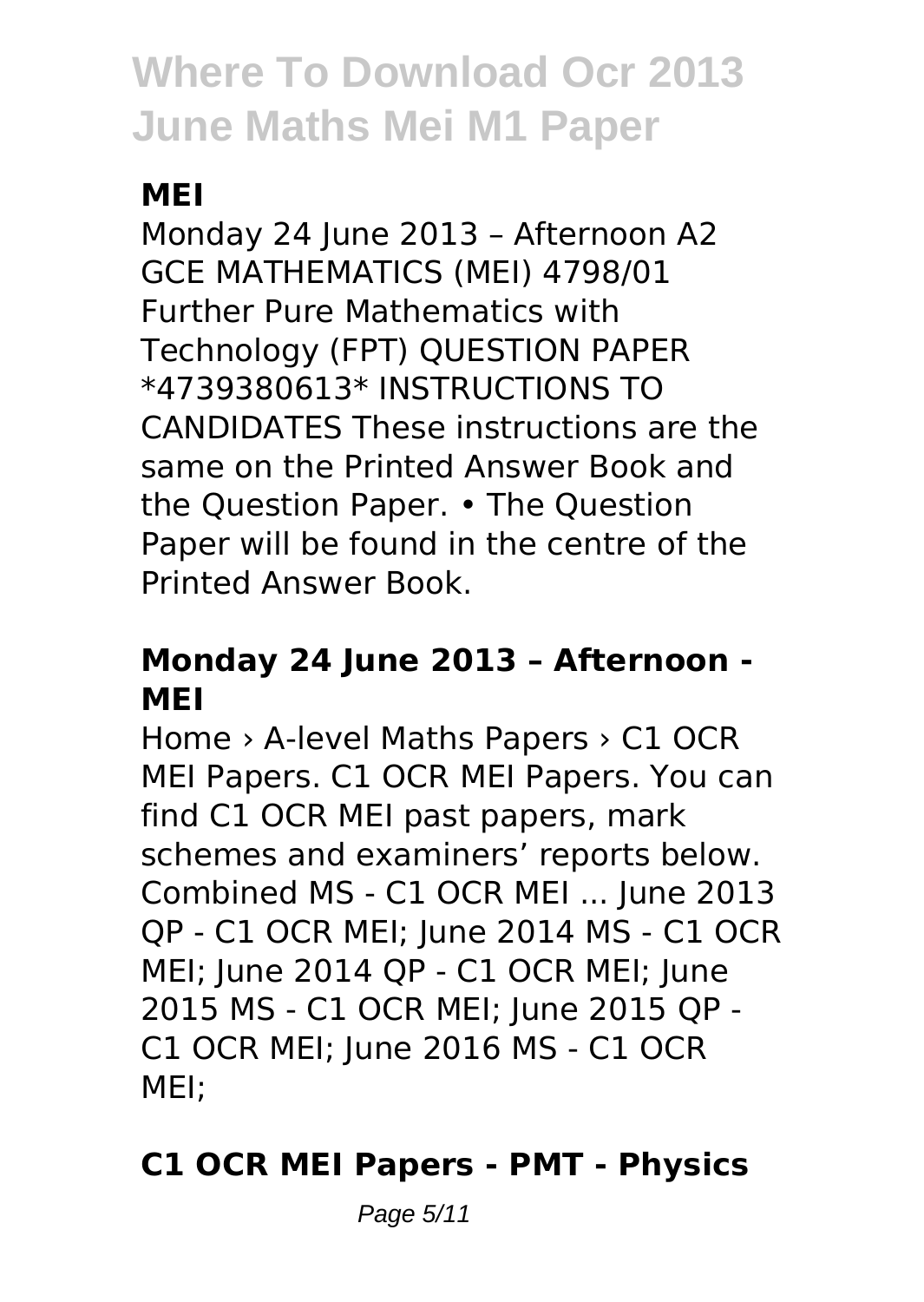### **& Maths Tutor**

2. © OCR 2013 4766/01 Jun13. Section A (36 marks) 1 The weights, x grams, of 100 potatoes are summarised as follows. n= 100 /x= 24940 /x2= 6240780 (i) Calculate the mean and standard deviation of x. [3] (ii) The weights, y grams, of the potatoes after they have been peeled are given by the formula. y  $x = -0.915$ .

### **Friday 24 May 2013 – Morning - MEI**

Developed in collaboration with Mathematics in Education and Industry (MEI), our new AS Level Mathematics B (MEI) qualification provides students with a coherent course of study to develop mathematical understanding and skills. It can be used as a standalone achievement in mathematics. Specification code: H630 Qualification number: 603/0991/X

# **AS and A Level Mathematics B (MEI) - H630, H640 ... - OCR**

Home › A-level Maths Papers › M2 OCR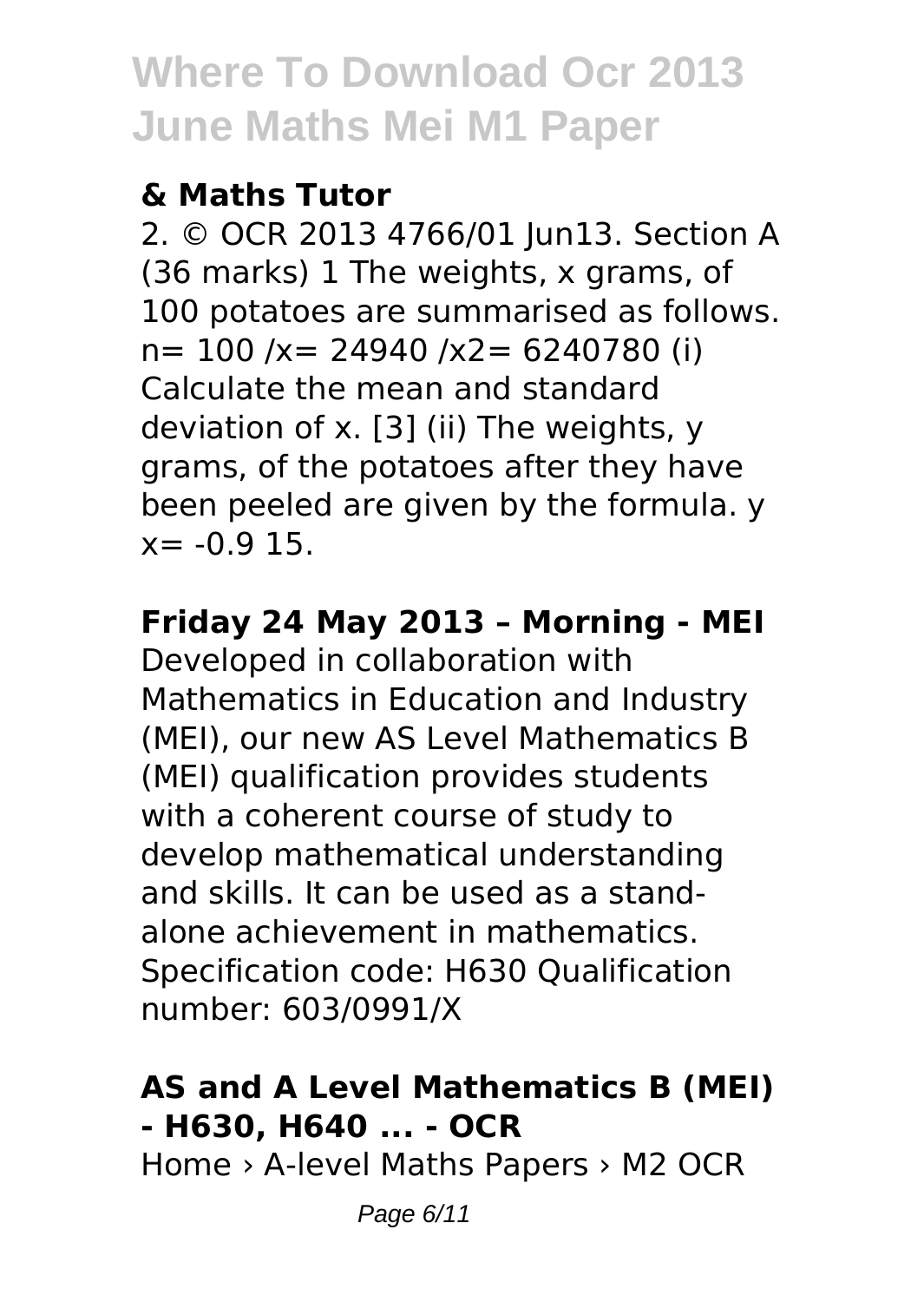MEI Papers. M2 OCR MEI Papers. You can find M2 OCR MEI past papers, mark schemes and examiners' reports below. Combined MS - M2 OCR MEI ... June 2013 QP - M2 OCR MEI; June 2014 MS - M2 OCR MEI; June 2014 QP - M2 OCR MEI; June 2015 MS - M2 OCR MEI; June 2015 QP - M2 OCR MEI; June 2016 MS - M2 OCR MEI;

#### **M2 OCR MEI Papers - PMT - Physics & Maths Tutor**

More information about the changes is available on the OCR website, including some practice printed answer books for those papers marked on-screen for the first time in June 2010. Practice C1, C2, M1, S1 and D1 papers with printed exam books can be found below. A/AS level Mathematics and Further Mathematics

### **MEI > Resources > Legacy AS/A-Level Past Examination Papers**

Home › A-level Maths Papers › M1 OCR MEI Papers. M1 OCR MEI Papers. You can find M1 OCR MEI past papers, mark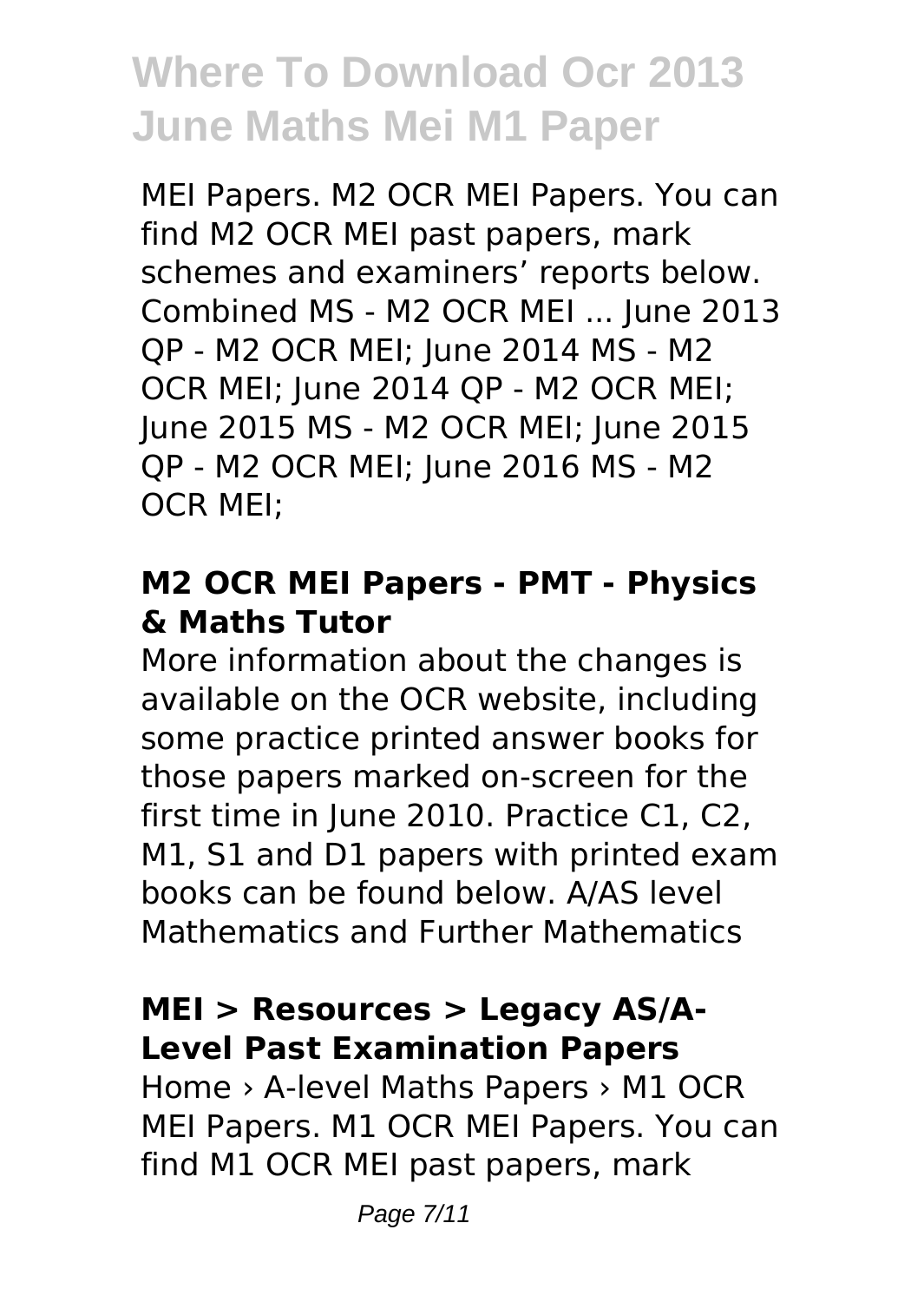schemes and examiners' reports below. Combined MS - M1 OCR MEI ... June 2013 QP - M1 OCR MEI; June 2014 MS - M1 OCR MEI; June 2014 QP - M1 OCR MEI; June 2015 MS - M1 OCR MEI; June 2015 QP - M1 OCR MEI; June 2016 MS - M1 OCR MEI;

#### **M1 OCR MEI Papers - PMT - Physics & Maths Tutor**

Mathematics (MEI) Advanced GCE Unit 4756:Further Methods for Advanced Mathematics. Mark Scheme for June 2013. PMT. OCR (Oxford Cambridge and RSA) is a leading UK awarding body, providing a wide range of qualifications to meet the needs of candidates of all ages and abilities. OCR qualifications include AS/A Levels, Diplomas, GCSEs, Cambridge Nationals, Cambridge Technicals, Functional Skills, Key Skills, Entry Level qualifications, NVQs and vocational qualifications in areas such as IT, ...

### **Mark Scheme for June 2013 -**

Page 8/11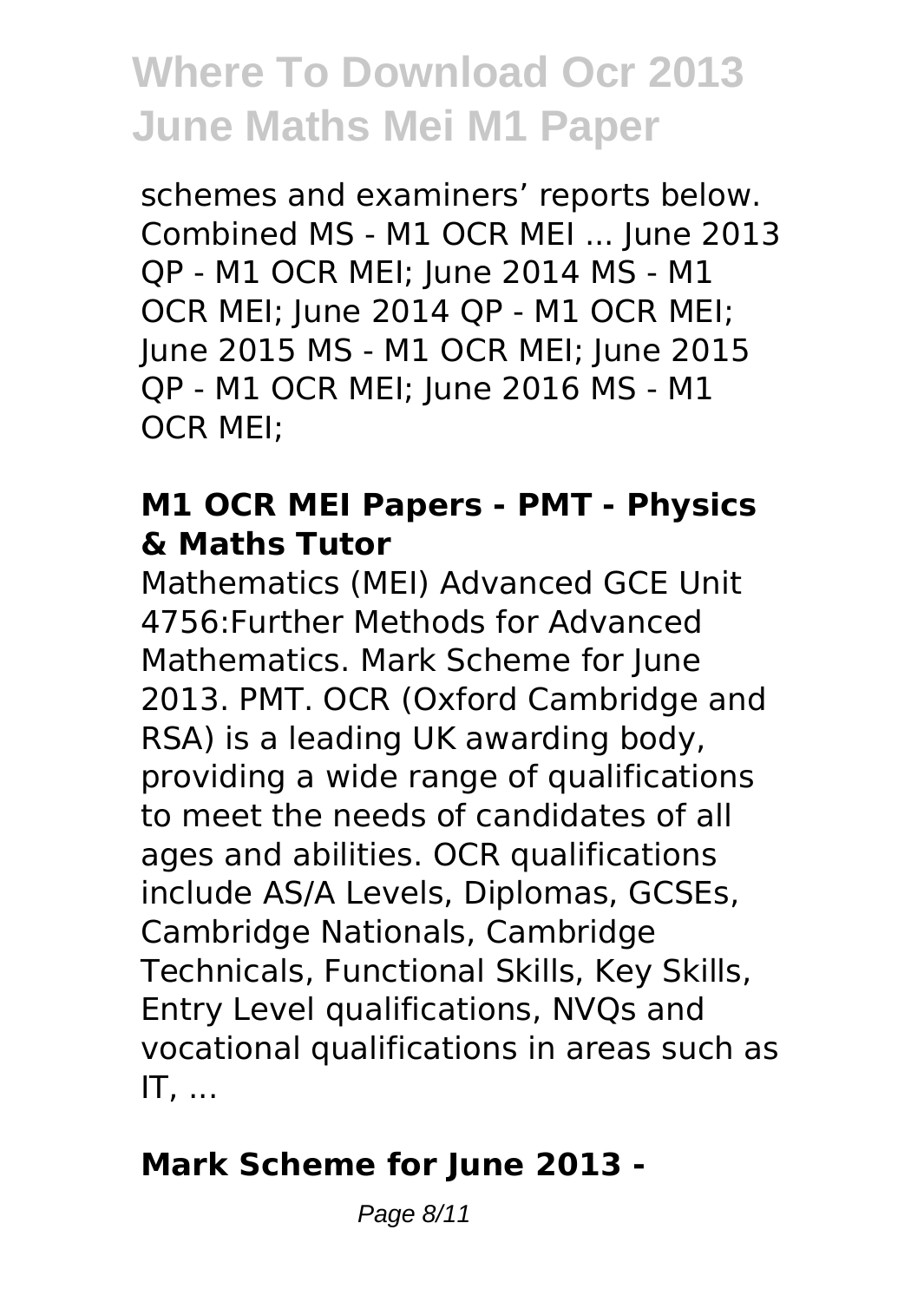### **Physics & Maths Tutor**

Mathematics (MEI) Advanced GCE Unit4764: Mechanics 4 OCR (Oxford Cambridge and RSA) is a leading UK awarding body, providing a wide range of qualifications to meet the needs of candidates of all ages and abilities.

### **Mark Scheme for June 2013 - OCR**

4761 Mark Scheme June 2013 3 Subjectspecific Marking Instructions for GCE Mathematics (MEI) Mechanics strand a Annotations should be used whenever appropriate during your marking. The A, M and B annotations must be used on your standardisation scripts for responses that are not awarded either 0 or full marks.

#### **Mark Scheme for June 2013 - Maths Resource Website**

Mei Maths C3 June 2013 Twitter It s what s happening. Film streaming gratuit HD en VF et VOSTFR série et manga. AS A Level Past Examination Pape Woodhouse College. AS A Level Past Examination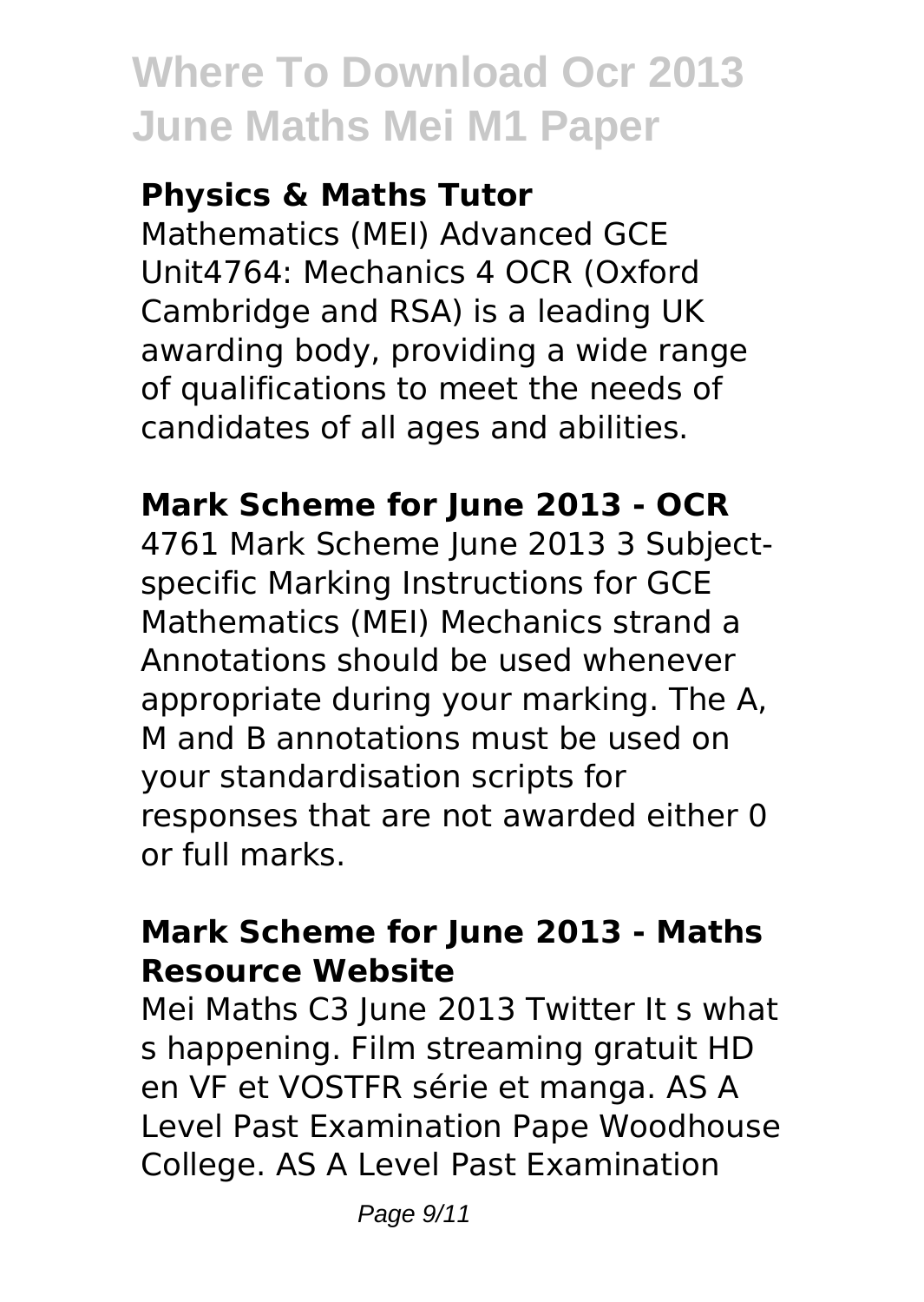Pape. Finland Helsinki. Opinion The Telegraph. Pie Chart starter by tempo68 Teaching Resources Tes. Fukuoka Japan. Download Youtube Videos WAPSPOT CO.

### **Mei Maths C3 June 2013 accessibleplaces.maharashtra.gov.i n**

OCR; MEI; International Exams. Edexcel (IAL) Cambridge International (CIE) International Baccalaureate; Online Tuition; Donate; Search for: A Level Maths / OCR ... (example) : ExamSolutions Maths Revision : OCR C2 June 2013 Q2(ii) - youtube Video. 3) View Solution. Part (i): Binomial Expansion example : ExamSolutions Maths Revision : OCR C2 ...

#### **OCR – C2 June 2013 - ExamSolutions Maths**

Mathematics (MEI) Advanced GCE Unit 4767:Statistics 2 Mark Scheme for June 2013 OCR (Oxford Cambridge and RSA) is a leading UK awarding body, providing a wide range of qualifications to meet